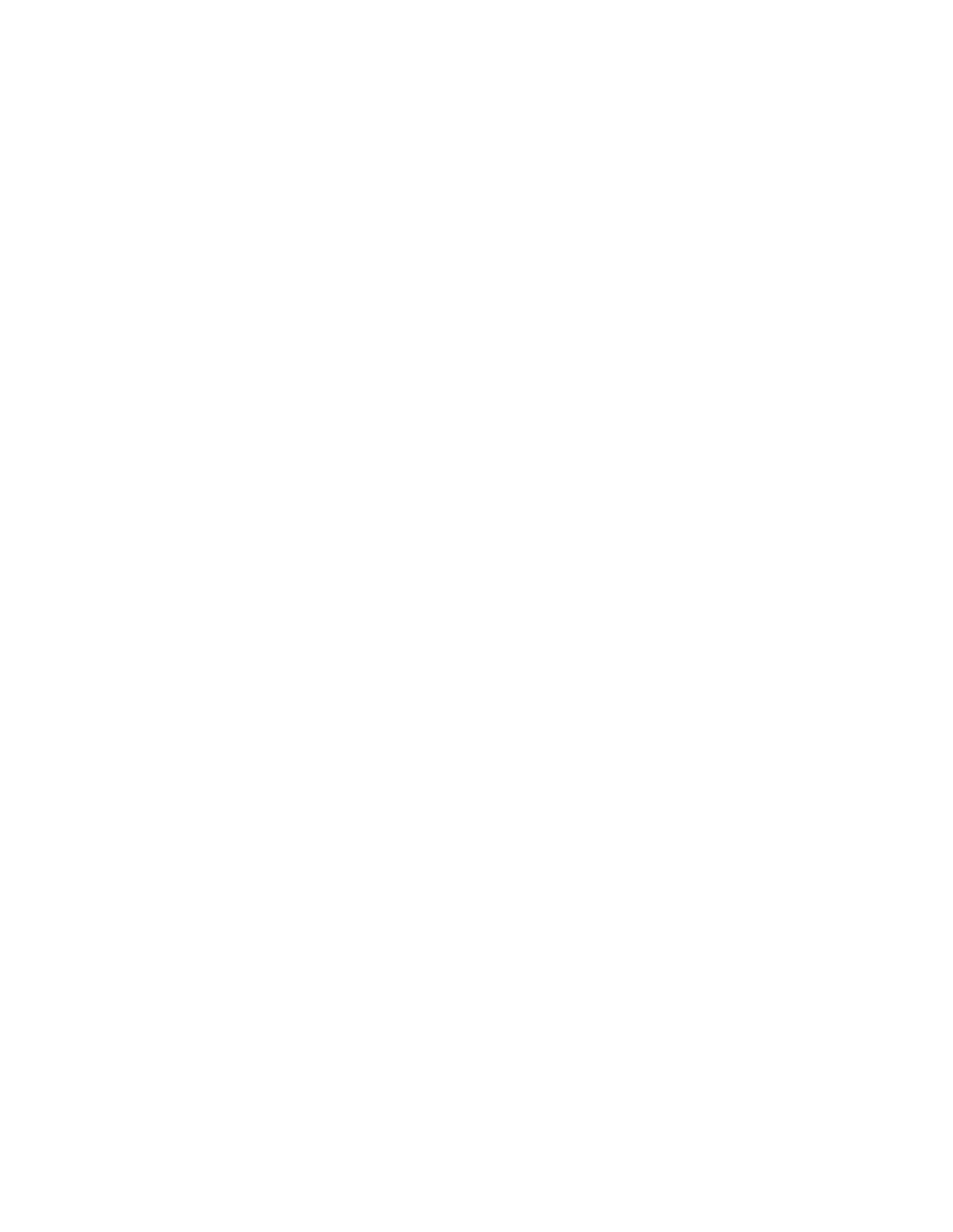# **Contents**

|   |                                                                                      | Page           |
|---|--------------------------------------------------------------------------------------|----------------|
| 1 | Introduction                                                                         | 1              |
| 2 | <b>Government Guidance</b>                                                           | 1              |
| 3 | An Overview of the District                                                          | $\overline{2}$ |
| 4 | Methodology for the Warwick SHLAA                                                    | 3              |
|   | Stage 1: Planning the assessment                                                     | 3              |
|   | Determining which sources of sites will be Included in the<br>Stage 2:<br>Assessment | 4              |
|   | Stage 3: Desktop review of existing information                                      | 6              |
|   | Stage 4: Determining which sites and areas will be surveyed                          | $\overline{7}$ |
|   | Stage 5: Carrying out the Survey                                                     | 8              |
|   | Stage 6: Estimating the housing potential of each site                               | 8              |
|   | Stage 7: Assessing when and whether sites are likely to be developed                 | 9              |
|   | Stage 8: Review of the Assessment                                                    | 10             |
|   | Stage 9: Identifying and assessing the housing potential of broad<br>locations       | 10             |
|   | Stage 10: Determining the housing potential of windfall sites                        | 11             |
|   | Appendix 1 Site Information                                                          | 12             |
|   | Appendix 2 SHLAA Partnership                                                         | 13             |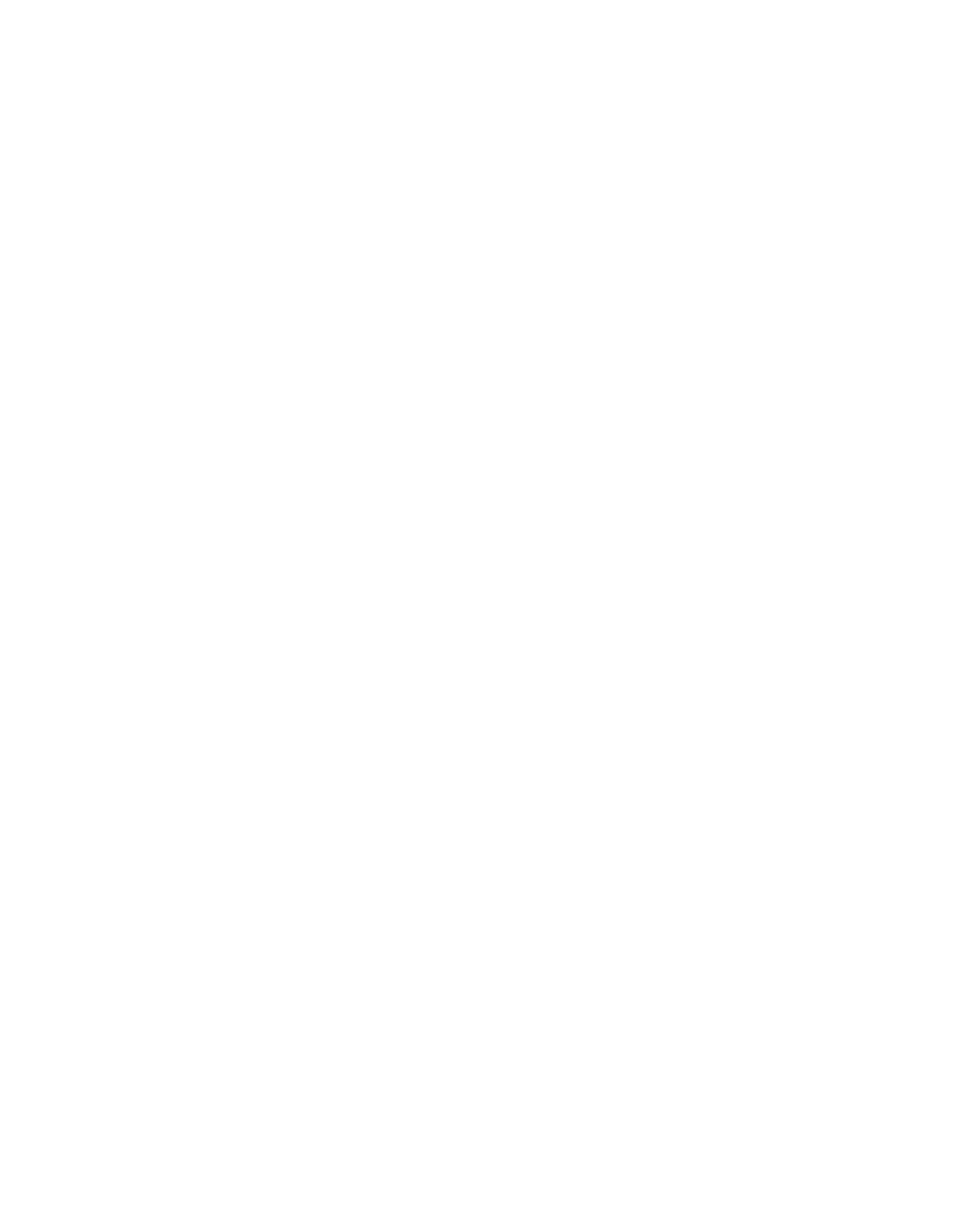# Warwick District

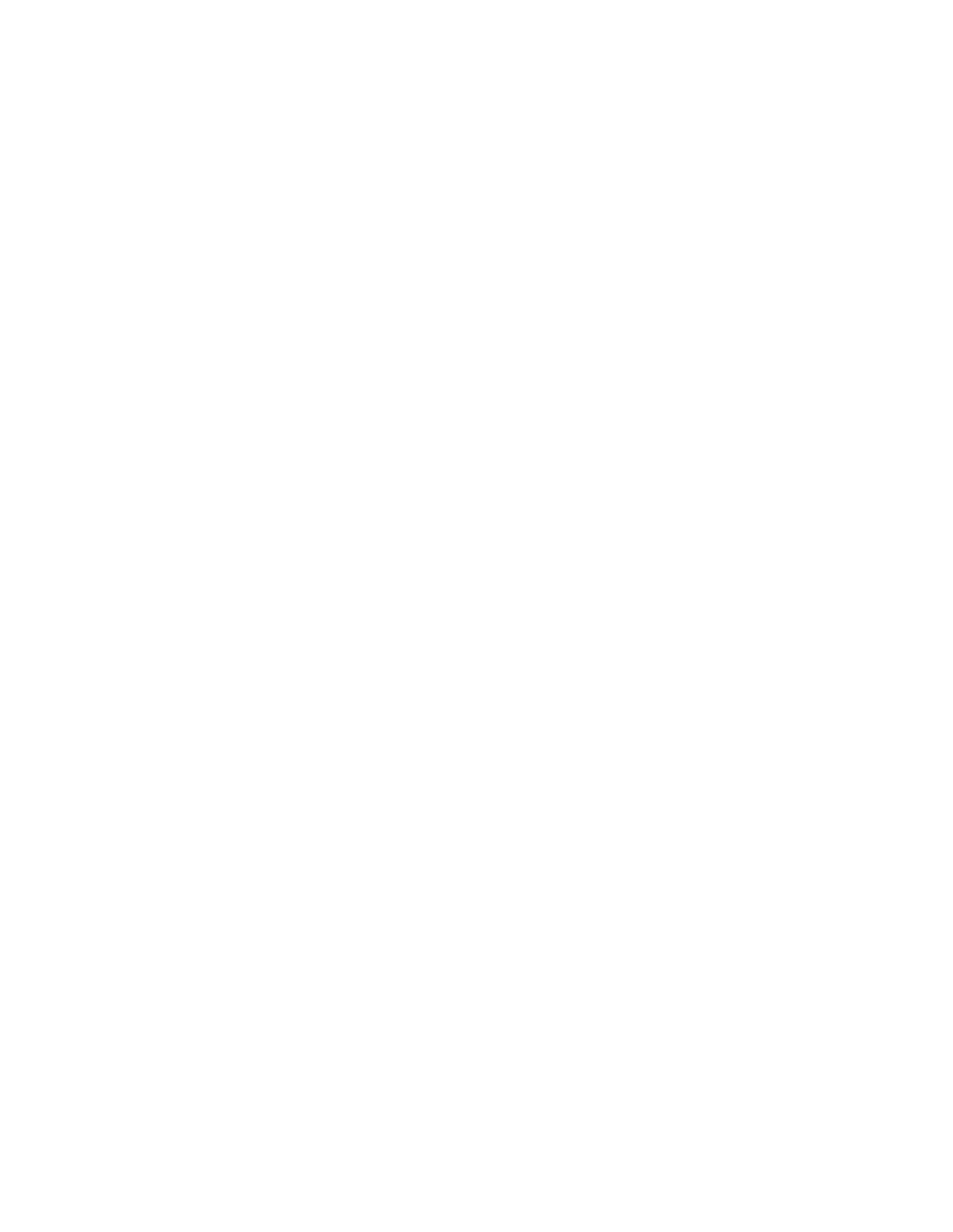# **1 INTRODUCTION**

1.1 The Government's key housing policy goal is to ensure that everyone has the opportunity of living in a decent home, which they can afford, in a community where they want to live. To achieve this, the Government is seeking to achieve a wide choice of high quality market and affordable homes; widen opportunities for home ownership; improve affordability across the housing market (including by increasing the supply of housing) and create sustainable, inclusive and mixed communities in all areas<sup>[1](#page-6-0)</sup>.

\_\_\_\_\_\_\_\_\_\_\_\_\_\_\_\_\_\_\_\_\_\_\_\_\_\_\_\_\_\_\_\_\_\_\_\_\_\_\_\_\_\_\_\_\_\_\_\_\_\_\_\_\_\_\_\_\_\_\_\_\_\_\_\_\_\_\_\_\_\_\_\_\_\_\_\_

- 1.2 In order to achieve these objectives, the Government is seeking a more flexible and responsive approach to land supply at the local level in order to ensure that land availability is not a constraint on the delivery of new homes. Accordingly, it requires local planning authorities to identify specific "deliverable" sites for the first 5 years of a plan and "developable" sites for the following 6 to 10 (or 15) years of the plan<sup>[2](#page-6-1)</sup>.
- 1.3 The Strategic Housing Land Availability Assessment (SHLAA) will be the means by which local planning authorities will identify land suitable, or potentially suitable, for housing. The findings will provide the evidence base which will inform Development Plan Documents.
- 1.4 It is important to note that **the SHLAA will not in itself determine whether a site should be allocated for housing development**. This will be the role of a Development Plan Document (DPD). Warwick District has commenced the preparation of its Core Strategy. This is a DPD which sets out the strategic framework for development in the District. It will allocate the strategic (i.e. major) housing sites and set out the broad locations for future housing development up until 2026. An implementation strategy will ensure that a continuous supply of housing sites is available throughout the period of the Core Strategy.

# **2 GOVERNMENT GUIDANCE**

- 2.1 In July 2007 the Government issued practice guidance on the preparation of SHLAAs. This can be found at the following web link: <http://www.communities.gov.uk/publications/planningandbuilding/landavailabilityassessment>
- 2.2 The Government recommends a "joined-up and robust" approach to undertaking assessments. This should include working together with key stakeholders such as housing market partnerships where these exist. Partners, such as local property agents and house builders can provide expertise and knowledge to help the partnership take a view on the deliverability and developability of sites, and how market conditions may affect viability.
- 2.3 The guidance states that the primary role of the SHLAA is to:
	- identify sites with potential for housing;
	- assess their housing potential; and

 $\overline{a}$ 

<span id="page-6-0"></span><sup>&</sup>lt;sup>1</sup> Planning Policy Statement 3: Housing (paragraph 9)

<span id="page-6-1"></span><sup>&</sup>lt;sup>2</sup> Planning Policy Statement 3: Housing (paragraphs 52-57)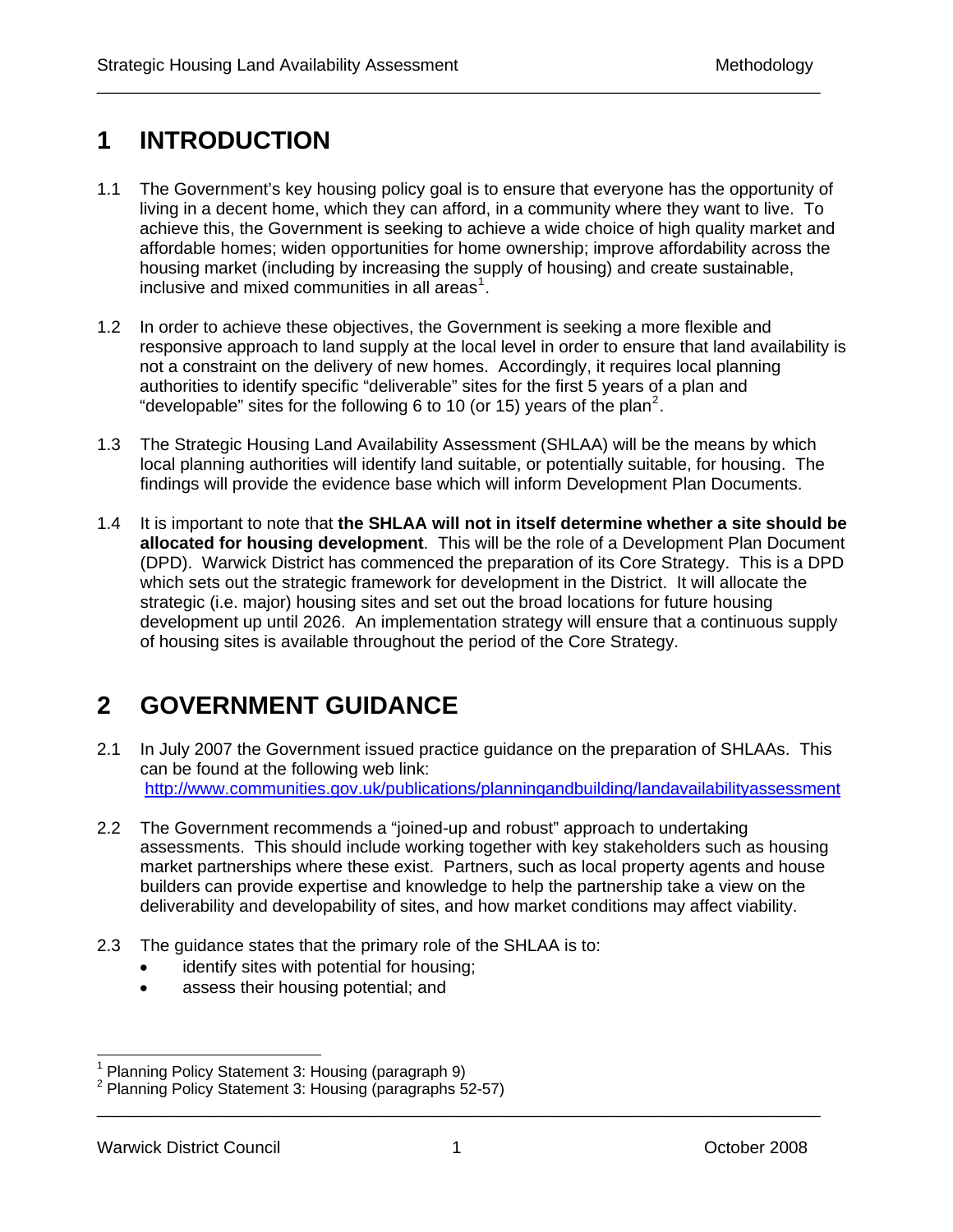- assess when they are likely to be developed.
- 2.4 The SHLAA should aim to "identify as many sites with housing potential in and around as many settlements as possible in the study area." As a minimum it should aim to identify "sufficient specific sites for at least the first 10 years of a plan, from the date of its adoption, and ideally for longer than the whole 15 year period. Where it is not possible to identify sufficient sites, it should provide the evidence base to support judgements around whether broad locations should be identified and/or whether there are genuine local circumstances that mean a windfall allowance may be justified in the first 10 years of the plan".

\_\_\_\_\_\_\_\_\_\_\_\_\_\_\_\_\_\_\_\_\_\_\_\_\_\_\_\_\_\_\_\_\_\_\_\_\_\_\_\_\_\_\_\_\_\_\_\_\_\_\_\_\_\_\_\_\_\_\_\_\_\_\_\_\_\_\_\_\_\_\_\_\_\_\_\_

- 2.5 The assessment is primarily an evidence source to inform plan making. The findings will identify the choices available to meet need and demand for more housing and provide a basis for making decisions about how to shape places in the future. Further, the assessment will identify whether any actions are required, including the provision of infrastructure, to ensure sites become deliverable and estimate the timescale for sites coming forward.
- 2.6 The guidance sets out a detailed list of core requirements of the assessment and outlines the eight stages, and a further 2 optional stages, of the assessment process. Where the methodology in the guidance is adhered to, it should not be necessary for the authority to justify the methodology, including at independent examination.

# **3 AN OVERVIEW OF THE DISTRICT**

- 3.1 Warwick District covers an area of 28,266 hectares and has a population of approximately 132,900, $2$  85% of whom live within urban areas. It is one of five districts located within the county of Warwickshire.
- 3.2 The main centres of population are the four main towns of Royal Leamington Spa, Warwick, Kenilworth and Whitnash. The towns have a rich history with Warwick and, in particular the famous Castle, being a major tourist destination. The historical nature of the District is exemplified by the presence of over 1,500 listed buildings and 29 Conservation Areas.
- 3.3 Approximately 25,400 hectares within Warwick District lie outside of the urban areas. However, nowhere within the rural area is more than 5 miles from an urban area. The West Midlands Green Belt covers approximately 81% (20,545 hectares) of the rural area.
- 3.4 There is a well developed highway network linking the district to other settlements in the West Midlands. In particular the M40 passes through the district with access to Warwick and Leamington and the A46 provides the main north-south route intersecting with the motorway at junction15.
- 3.5 The historic environment, attractive countryside and good facilities together with its proximity to the West Midlands conurbation means that the district has an enviable reputation as a good place to live and work. In 2004/05 the District experienced nearly half

<span id="page-7-0"></span> $2$  Mid 2006 estimate Office for National Statistics.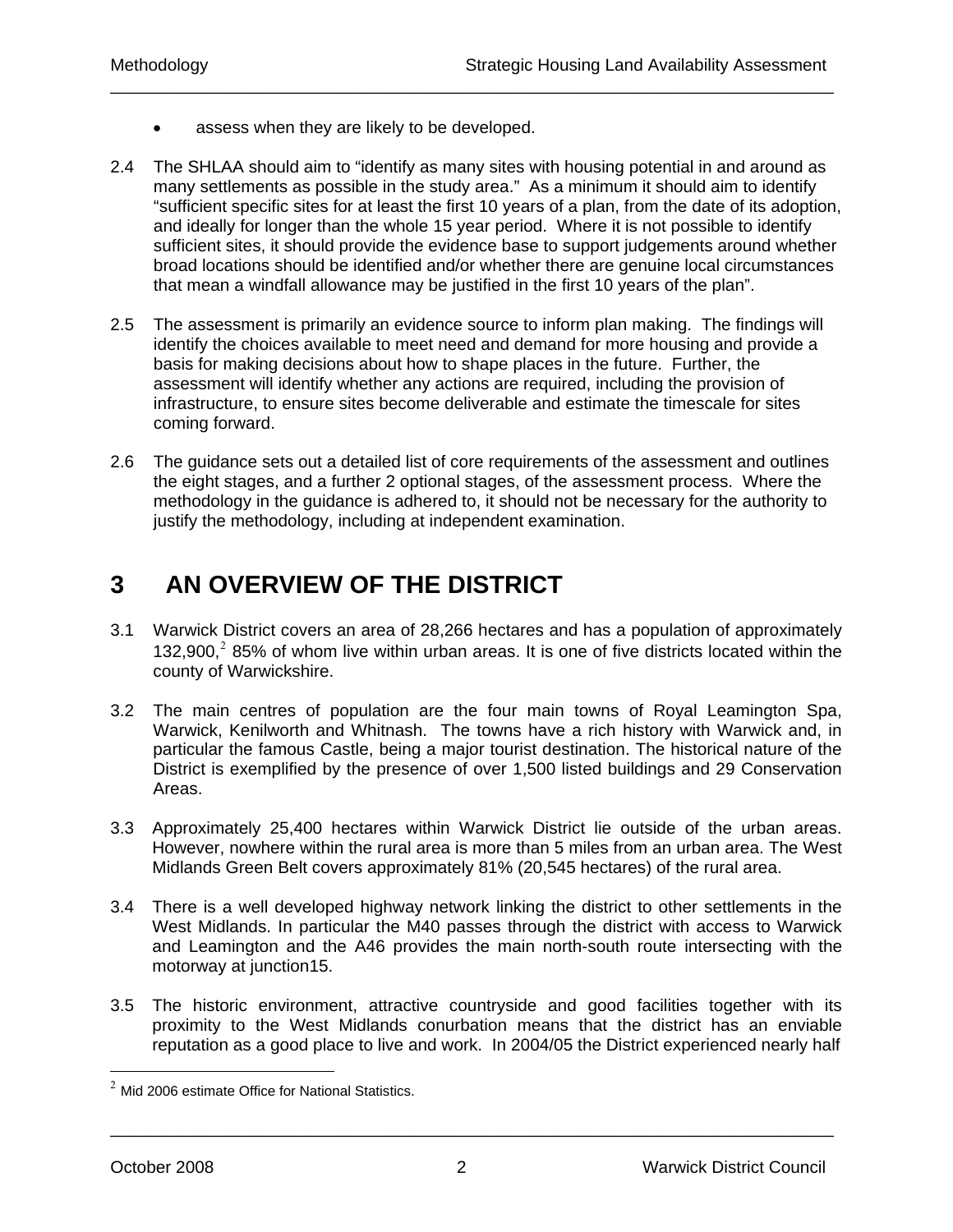of all population growth in the County and it continues to experience the greatest rate of growth. As such there is significant pressure for development. In 2006 alone over 2000 planning applications were submitted in the district.

3.6 Warwick District has experienced particular pressure for housing development and has one of the highest rates of house building in Warwickshire. Since 2001 the district has had the highest number of housing completions of any shire district in the West Midlands region.

\_\_\_\_\_\_\_\_\_\_\_\_\_\_\_\_\_\_\_\_\_\_\_\_\_\_\_\_\_\_\_\_\_\_\_\_\_\_\_\_\_\_\_\_\_\_\_\_\_\_\_\_\_\_\_\_\_\_\_\_\_\_\_\_\_\_\_\_\_\_\_\_\_\_\_\_

3.7 The house price to earnings ratio (for a semi detached dwelling) has steadily increased since 2001 and is well above the County average. As a consequence the need for affordable housing is a significant issue. The 2006 Housing Needs Assessment identified that 821 additional affordable dwellings are required per year to meet the housing need over the next five years.

# **4 METHODOLOGY FOR THE WARWICK SHLAA**

4.1 The purpose of this paper is to put forward a draft methodology for the Warwick SHLAA for public consultation. In general, the methodology will follow the guidance in the Government's practice guidance "Strategic Housing Land Availability Assessments" and, in particular, the 8 main stages of the process.

### **Stage 1: Planning the Assessment**

- 4.2 The study area for this Assessment will be the Warwick District Council Area. It has not been possible to carry out the Assessment by sub-regional housing market area because a number of local authorities in the area, including our local authority neighbours, had already commenced their Assessments.
- 4.3 The Council has set up a Partnership to assist with developing the methodology and to share expertise and knowledge of the area. The Partnership includes the Home Builders Federation (Midlands & South West), 2 house builders who have experience of providing homes in the area, 2 of the Council's partner Registered Social Landlords, 2 local architectural practices, a local property agent and representatives from the Council's Planning and Housing Strategy departments (see Appendix 2).
- 4.4 At the site assessment stage it will also be necessary to engage with statutory undertakers and infrastructure providers in order to determine issues such as the provision of utility services, highway infrastructure, flooding, drainage, and the capacity of educational and health services.
- 4.5 It is proposed that the Assessment will be completed by the end of 2008. This will allow much of the fieldwork to be carried out simultaneously with the annual housing land monitoring exercise (in April) and allow for some flexibility should the partnership decide to engage the services of independent consultants to assess sites in terms of deliverability and developability.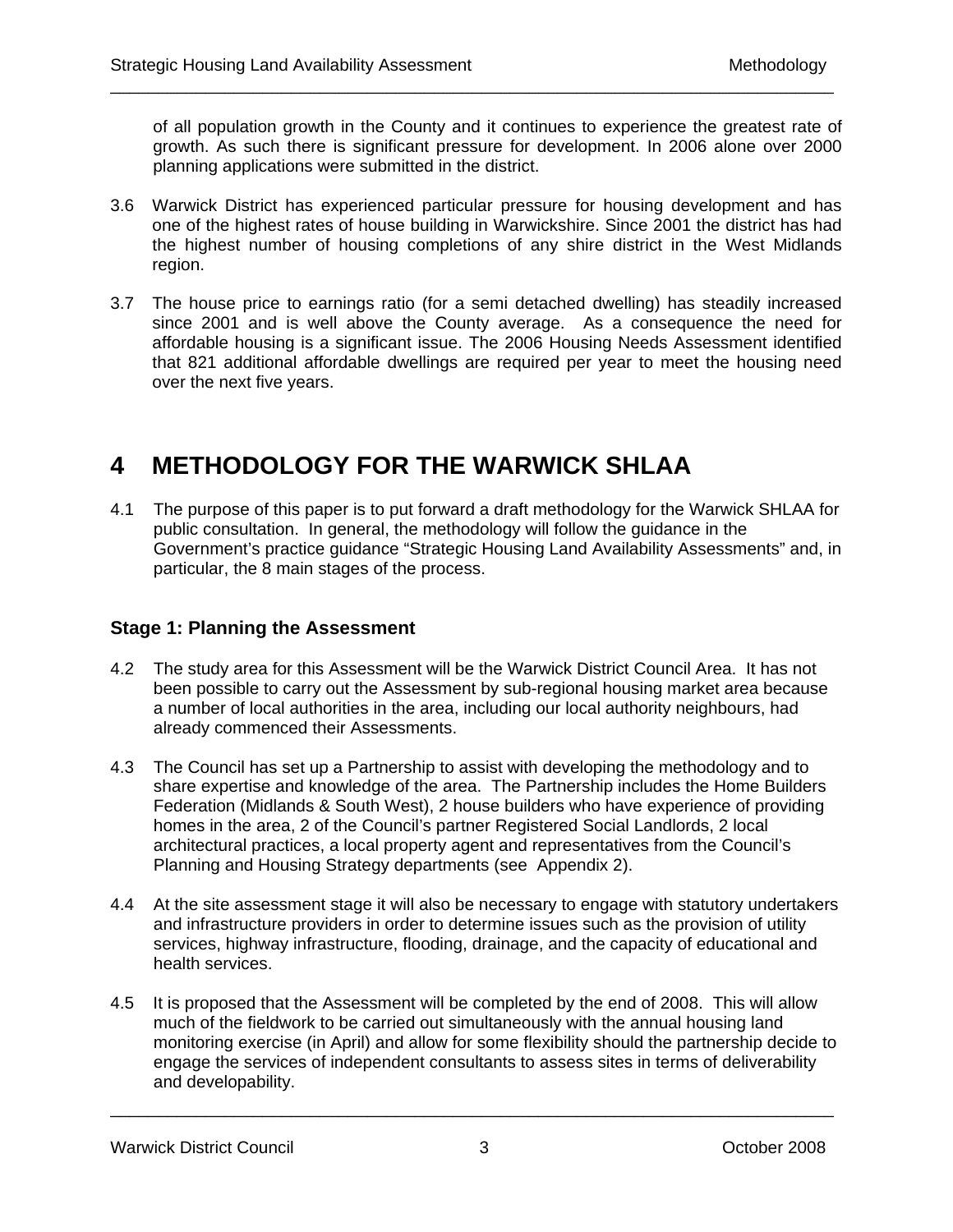## **Stage 2: Determining which Sources of Sites will be included in the Assessment**

\_\_\_\_\_\_\_\_\_\_\_\_\_\_\_\_\_\_\_\_\_\_\_\_\_\_\_\_\_\_\_\_\_\_\_\_\_\_\_\_\_\_\_\_\_\_\_\_\_\_\_\_\_\_\_\_\_\_\_\_\_\_\_\_\_\_\_\_\_\_\_\_\_\_\_\_

#### **Areas for Inclusion**

4.6 Given the time and resources available for this study it is proposed that only those broad areas which conform with the overall strategy for housing development in the emerging review of the West Midlands Regional Spatial Strategy (WMRSS) be included.

#### **TABLE 1 AREAS FOR INCLUSION IN THE STUDY**

#### **Urban Areas**

• The urban areas of Warwick, Leamington Spa, Whitnash and Kenilworth

#### **Rural Areas**

- The rural areas adjacent to Warwick, Leamington, Whitnash and Kenilworth
- The rural areas adjacent to the edge of Coventry
- The built-up areas of those villages with a reasonable level of services and public transport to the towns
- Potential rural exception sites for affordable housing i.e. small sites within or immediately adjacent to rural settlements
- 4.7 The West Midlands Regional Spatial Strategy (WMRSS) (Phase Two) Revision covers the period 2006-2026. The Preferred Option was submitted to the Secretary of State in December 2007. The Preferred Option, like the adopted WMRSS, seeks to retain a strong emphasis on urban regeneration and the "concentration of new housing development within the Major Urban Areas close to where demand arises." At the same time, however, it states that new housing provision will need to be made in other parts of the region to meet housing demand and that this provision should be focused on named settlements, including Warwick and Leamington Spa, which are capable of balanced and sustainable growth. In addition, the Preferred Option recognises the fact that some of Coventry's growth may need to be located adjacent to Coventry in Warwick District.
- 4.8 The Preferred Option states that, on a smaller scale, new housing development will also be accommodated within and adjacent to "other urban areas and market towns" of the region and that in villages development should support local needs and be prioritised in those villages which still have a range of services. The Preferred Option does not recognise a need for a new free standing settlement in the region.

#### **Sources of Sites for Inclusion**

4.9 The following Table lists the sources of sites which may be included in the Assessment.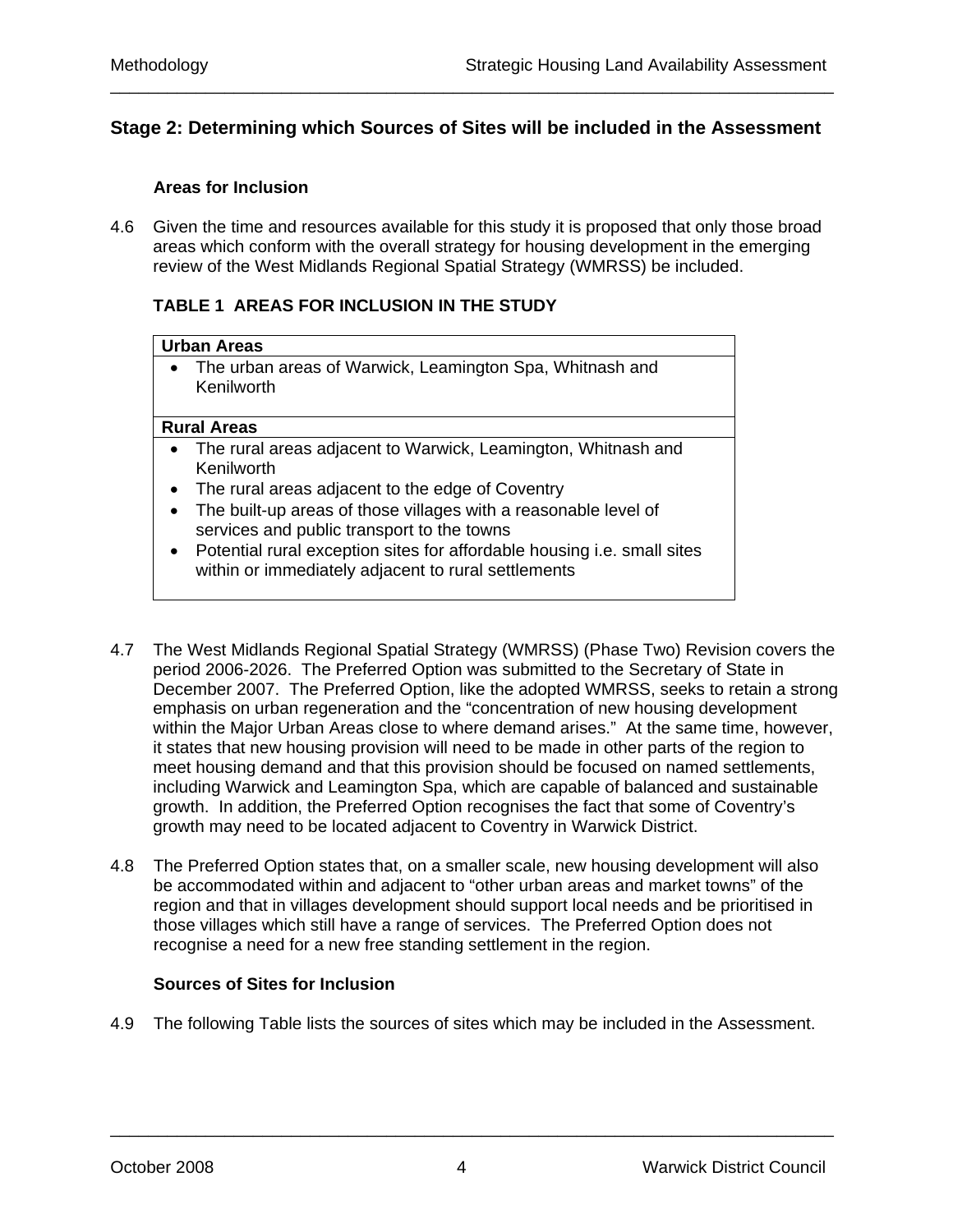## **TABLE 2 SOURCES OF SITES WITH POTENTIAL FOR HOUSING**

\_\_\_\_\_\_\_\_\_\_\_\_\_\_\_\_\_\_\_\_\_\_\_\_\_\_\_\_\_\_\_\_\_\_\_\_\_\_\_\_\_\_\_\_\_\_\_\_\_\_\_\_\_\_\_\_\_\_\_\_\_\_\_\_\_\_\_\_\_\_\_\_\_\_\_\_

| Sites in the planning process                                                                                      |  |  |
|--------------------------------------------------------------------------------------------------------------------|--|--|
| Sites with outstanding permission for housing<br>$\bullet$                                                         |  |  |
| Sites allocated in the adopted Local Plan<br>$\bullet$                                                             |  |  |
| Sites included within development briefs<br>$\bullet$                                                              |  |  |
| Sites allocated for non-housing uses but no longer required for that purpose<br>$\bullet$                          |  |  |
| Sites with permission for housing where the site is under construction<br>$\bullet$                                |  |  |
| Sites not currently in the planning process                                                                        |  |  |
| Examples:                                                                                                          |  |  |
| Sites where permission has been refused<br>$\bullet$                                                               |  |  |
| Sites which have been the subject of a lapsed permission<br>$\bullet$                                              |  |  |
| Vacant & derelict land & buildings<br>$\bullet$                                                                    |  |  |
| Surplus public sector land<br>$\bullet$                                                                            |  |  |
| Land in non-residential use which may be suitable for redevelopment (inc. mixed use<br>$\bullet$                   |  |  |
| development) e.g. commercial/ car parks                                                                            |  |  |
| Sites in existing residential areas e.g. under-used garage blocks<br>$\bullet$                                     |  |  |
| Redevelopment or redesign of existing residential areas<br>$\bullet$                                               |  |  |
| Sites within larger rural settlements and potential rural exception sites<br>$\bullet$                             |  |  |
| Sites adjacent to the built up areas of Warwick, Leamington Spa, Whitnash, Kenilworth<br>$\bullet$<br>and Coventry |  |  |

- 4.10 For the purposes of this study, a potential housing site can include land or buildings (for demolition or conversion) including buildings still in use. Housing is defined as self contained accommodation and excludes institutional establishments, such as student accommodation or care homes, where the accommodation is not self-contained.
- 4.11 In view of the shortage of affordable housing in the District, the Council will welcome the inclusion of sites suitable for affordable housing schemes. Site which can accommodate innovative and creative solutions to affordability will be considered.
- 4.12 It will not be possible or feasible, however, to include sites of all sizes in the Assessment. The Assessment, therefore, will adopt a site size threshold of 5 dwellings – sites incapable of accommodating 5 or more dwellings will be excluded. In addition, some sites have special local, national or international protection, such as Sites of Special Scientific Interest (SSSIs). The Assessment will not consider sites where development would affect such a protected site. The recently adopted Local Plan allocated a number of sites for employment uses and these sites will be considered for alternative uses alongside the Employment Land Review that is being undertaken separately.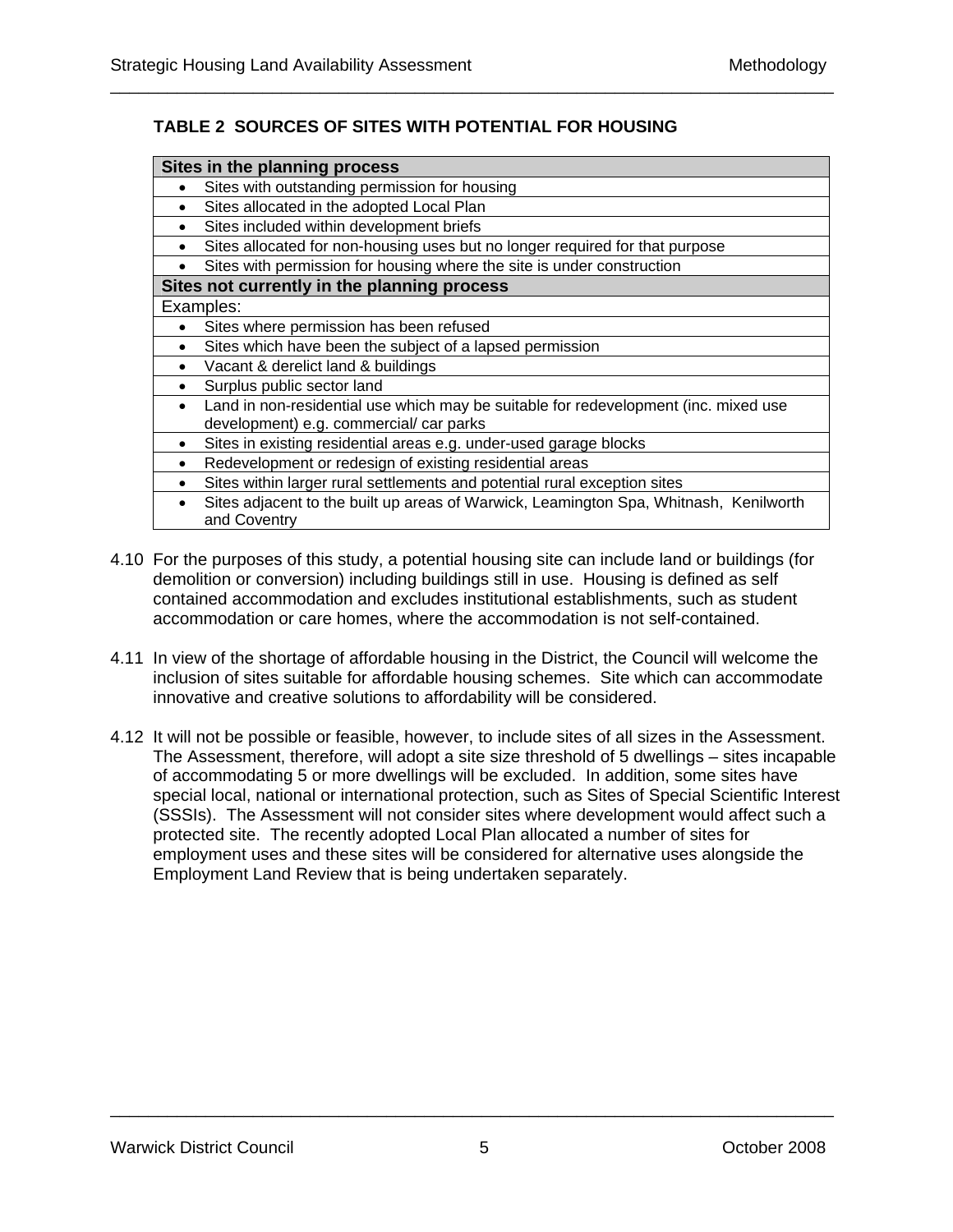## **TABLE 3 SITES TO BE EXCLUDED**

| <b>Site</b>                                                    | <b>Reason for Exclusion</b>                                                  |
|----------------------------------------------------------------|------------------------------------------------------------------------------|
| Small sites only capable of accommodating<br>less than 5 units | To ensure the Assessment is manageable                                       |
| Sites of environmental or historic<br>importance               | These sites are protected as being of<br>national/international significance |

\_\_\_\_\_\_\_\_\_\_\_\_\_\_\_\_\_\_\_\_\_\_\_\_\_\_\_\_\_\_\_\_\_\_\_\_\_\_\_\_\_\_\_\_\_\_\_\_\_\_\_\_\_\_\_\_\_\_\_\_\_\_\_\_\_\_\_\_\_\_\_\_\_\_\_\_

## **Stage 3: Desktop Review of Existing Information**

4.13 The following Table lists some of the data sources which can be used in a desktop review of information on potential sites.

## **TABLE 4 SOURCES OF INFORMATION**

| <b>Sites</b>                                | <b>Source of information</b>               | <b>Comments</b>                              |
|---------------------------------------------|--------------------------------------------|----------------------------------------------|
|                                             |                                            |                                              |
| Sites currently in the planning process     |                                            |                                              |
| Sites with outstanding                      | <b>Housing Monitoring Database</b>         | Site surveys will be carried                 |
| planning permission                         | 2008                                       | out in April                                 |
| Sites under construction                    | <b>Housing Monitoring Database</b><br>2008 | Site surveys will be carried<br>out in April |
| Sites allocated                             | Opportunity Sites in Local Plan            |                                              |
| (no permission)                             | $(1996 - 2011)$                            |                                              |
| Sites subject of Development                | <b>Station Area</b>                        |                                              |
| <b>Brief</b>                                | <b>Binswood Hall</b><br>$\bullet$          |                                              |
| Land allocated (or with pp)                 | Desktop - Officer knowledge                |                                              |
| for non-housing uses & no                   | <b>Consultation exercise</b>               |                                              |
| longer required                             |                                            |                                              |
| Sites the subject of a                      | Particularly refusals under                |                                              |
| planning refusal or lapsed                  | SPD Managing Housing                       |                                              |
| permission                                  | Supply (policy of housing                  |                                              |
|                                             | restraint)                                 |                                              |
| Sites not currently in the planning process |                                            |                                              |
| <b>Urban Capacity Study sites</b>           | Urban Capacity Study 2002                  |                                              |
| <b>Housing Omission Sites</b>               | Sites put forward during Local             |                                              |
|                                             | Plan (1996-2011) process                   |                                              |
| Vacant & Derelict land &                    | Officer knowledge and                      |                                              |
| buildings                                   | surveys                                    |                                              |
|                                             | <b>Empty Property Register</b>             |                                              |
|                                             | <b>House Condition Survey</b>              |                                              |
|                                             | Valuation Office database                  |                                              |
|                                             | Estate Agents commercial                   |                                              |
|                                             | databases                                  |                                              |
|                                             | <b>NLUD Survey</b>                         |                                              |
|                                             | Aerial photography                         |                                              |
|                                             | <b>Ordnance Survey Maps</b>                |                                              |
|                                             |                                            |                                              |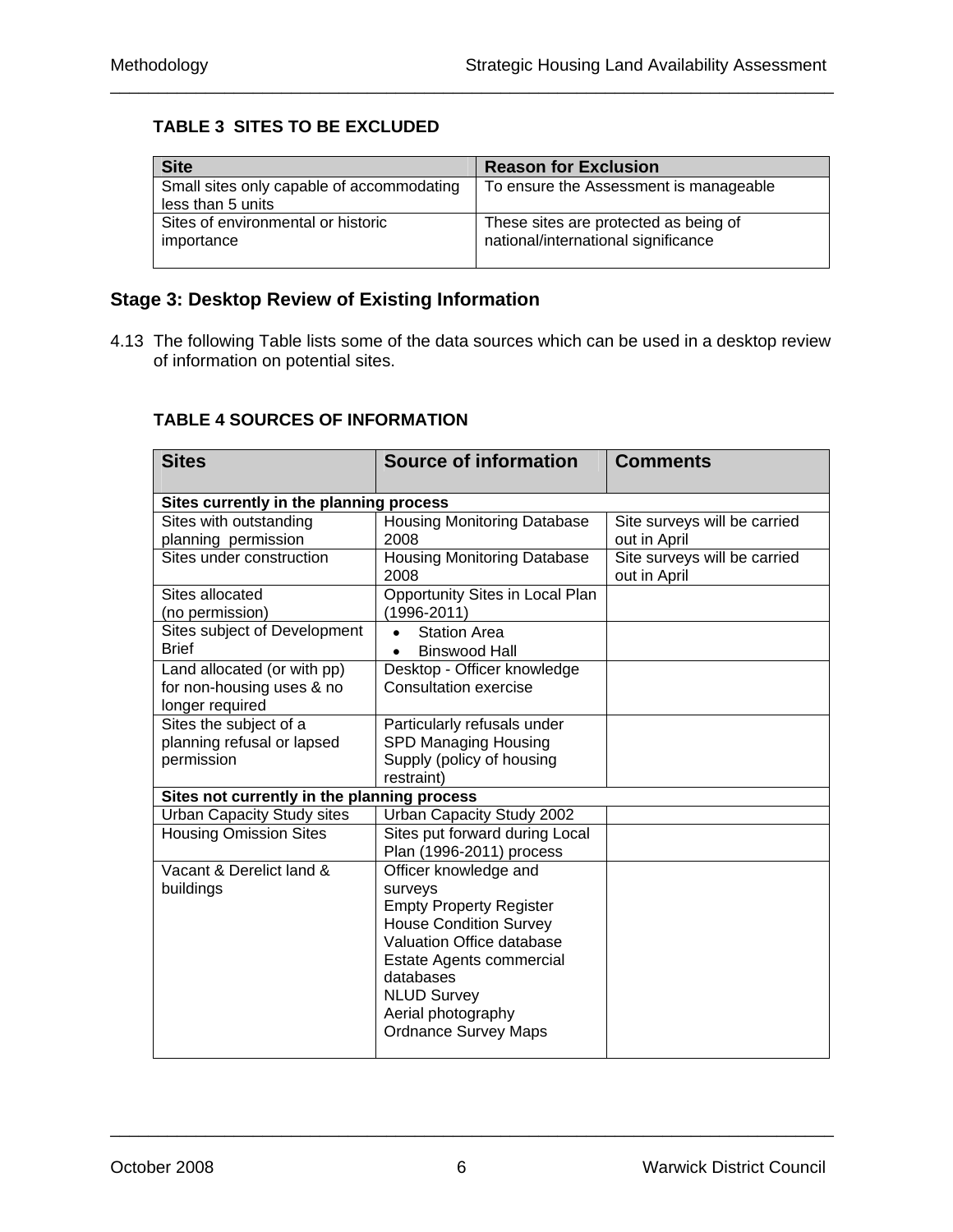| Surplus public sector land                                                                                                              | LAA<br>Survey of public sector bodies<br>Consultation exercise<br>Register of Surplus Public<br>Sector Land                                           |                 |
|-----------------------------------------------------------------------------------------------------------------------------------------|-------------------------------------------------------------------------------------------------------------------------------------------------------|-----------------|
| Land in non-residential use<br>which may be suitable for<br>redevelopment (inc. mixed<br>use development) e.g.<br>commercial/ car parks | Officer knowledge and surveys<br>Consultation exercise<br>Aerial photography<br><b>Ordnance Survey Maps</b>                                           |                 |
| Sites in existing residential<br>areas e.g. under-used garage<br>blocks                                                                 | Officer knowledge and surveys<br>Aerial photography<br><b>Ordnance Survey Maps</b>                                                                    |                 |
| Large scale redevelopment<br>or re-design of existing<br>residential areas                                                              | Officer knowledge and surveys                                                                                                                         | Unlikely in WDC |
| Sites in larger rural<br>settlements and potential<br>rural exception sites                                                             | Officer knowledge and surveys<br>Consultation exercise                                                                                                |                 |
| Urban extensions                                                                                                                        | Officer knowledge and surveys<br><b>Review of Omission Sites</b><br><b>Consultation exercise</b><br>Aerial photography<br><b>Ordnance Survey Maps</b> |                 |
| Conversions and sub-division<br>of existing dwellings                                                                                   | Identify broad locations in and<br>around central Leamington<br>Spa based on past trends                                                              |                 |
| Change of use of existing<br>buildings to dwellings                                                                                     | As above                                                                                                                                              |                 |

\_\_\_\_\_\_\_\_\_\_\_\_\_\_\_\_\_\_\_\_\_\_\_\_\_\_\_\_\_\_\_\_\_\_\_\_\_\_\_\_\_\_\_\_\_\_\_\_\_\_\_\_\_\_\_\_\_\_\_\_\_\_\_\_\_\_\_\_\_\_\_\_\_\_\_\_

### **Consultation Exercise**

4.14 A consultation exercise was carried out whereby the Council invited those on the Statement of Community Involvement (SCI) consultation list (with an interest in housing) and other known interested bodies to submit sites for consideration in this SHLAA as well as any representations on the draft methodology. The draft methodology, along with the letter of invitation, was placed on the Council's web site and an email alert was sent out to subscribers.

### **Assembly of Site Information and Mapping**

4.15 Relevant information on all the sites will be assembled in an Access Database and sites will be mapped on a 1:1250 map base.

## **Stage 4: Determining which Sites and Areas will be Surveyed**

4.16 All sites on the Council's existing Housing Monitoring Database are surveyed by the Planning Policy Team every April. This provides an up-to-date view on the development progress of sites with permission. In 2008, the site survey will be used to visit other sites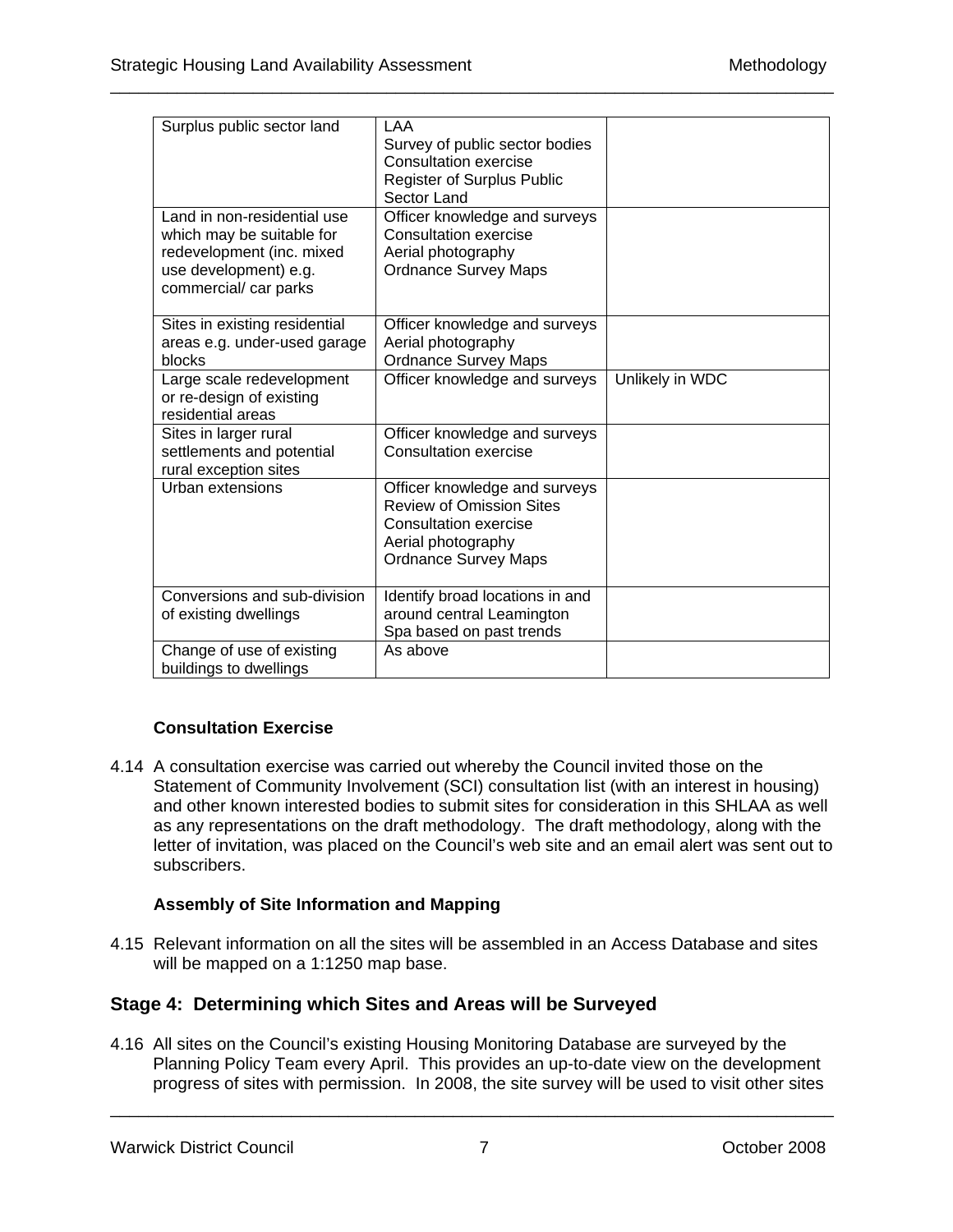identified above including those which emerge as a result of the consultation exercise. The survey itself may also lead to the identification of further sites.

\_\_\_\_\_\_\_\_\_\_\_\_\_\_\_\_\_\_\_\_\_\_\_\_\_\_\_\_\_\_\_\_\_\_\_\_\_\_\_\_\_\_\_\_\_\_\_\_\_\_\_\_\_\_\_\_\_\_\_\_\_\_\_\_\_\_\_\_\_\_\_\_\_\_\_\_

## **Stage 5: Carrying out the Survey**

- 4.17 The surveys will largely be carried out in April in conjunction with the annual housing monitoring survey.
- 4.18 With regard to sites already in the planning system (and already on the housing monitoring database) additional survey work will not be necessary. For other sites the whole range of data will need to be collected and then supplemented by the site surveys.
- 4.19 A full list of information is contained in Appendix I

### **Stage 6: Estimating the Housing Potential of each Site**

- 4.20 In the case of sites currently in the planning system, there is likely to be a layout scheme or a proposed number of dwellings.
- 4.21 In the case of other sites the SHLAA will use one of the proposed methods to estimate the capacity of sites:
	- Consider estimates presented by those promoting the site
	- Where appropriate, for example where the location, topography or setting of the site will restrain layout, use the urban design approach
	- Apply an appropriate density
- 4.22 In all approaches, consideration will need to be given to existing Council policies which impact on the density of schemes:
	- Local Plan Policy DP5 (Density)
	- Local Plan Policy DP8 (Parking) and the Parking Standards Supplementary Planning Document (SPD)
	- Local Plan Policy SC1 (Securing a Greater Choice of Housing) and the Development Control Guidance on Achieving a Mix of Housing
- 4.23 Policy DP5 (Density) requires development to make best use of land and to achieve net densities of no less than 50 dwellings per hectare in town centres (as well as near to public transport interchanges) and no less than 30 dwellings per hectare elsewhere.
- 4.24 The Parking Standards SPD reflects the high levels of car ownership in the District and the high existing levels of on street car parking in the urban areas. It aims to ensure that in most cases adequate car parking is provided on-site.
- 4.25 The DC Guidance on Achieving a Mix of Housing sets out the recommended mix of house types on large, medium and small developments in order to meet the specific housing needs of the District. The policy will impact on development densities as it will ensure that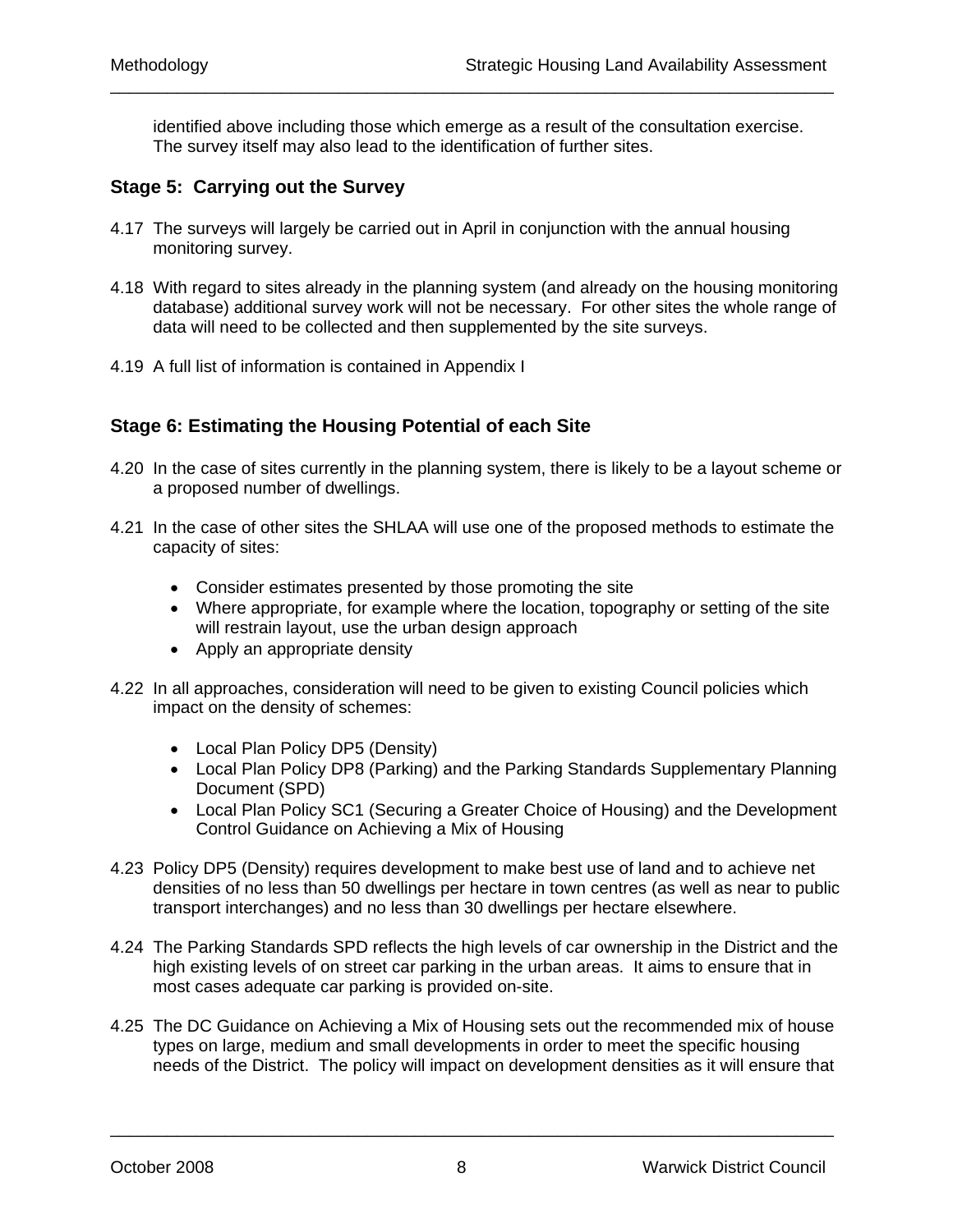a mix of houses and flats are provided and that the mix includes predominantly houses where practicable.

\_\_\_\_\_\_\_\_\_\_\_\_\_\_\_\_\_\_\_\_\_\_\_\_\_\_\_\_\_\_\_\_\_\_\_\_\_\_\_\_\_\_\_\_\_\_\_\_\_\_\_\_\_\_\_\_\_\_\_\_\_\_\_\_\_\_\_\_\_\_\_\_\_\_\_\_

#### **Stage 7: Assessing when and whether Sites are Likely to be Developed**

- 4.26 At this stage in the process it will be necessary to assess sites according to their **suitability** for housing, **availability** for development and the **achievability** of the development.
- 4.27 Sites will be categorised according to whether they are suitable, available and developable and the timescale for the delivery of the dwellings.

**Deliverable Sites** Sites which are in a suitable location for housing; are available now and where there is a reasonable prospect that housing will be delivered on site within 5 years of the adoption of the relevant plan<sup>[3](#page-14-0)</sup>

**Developable Sites** Sites which are in a potentially suitable location for housing and where there is a reasonable prospect that the site could be available for, and developed at, a specific point in time (within 5-15 years of the adoption of the plan)

**Sites not Currently Developable** Sites which are in a potentially suitable location but it is not known when they could be developed

### **Assessing Suitability for Housing**

- 4.28 In assessing a site's suitability for housing, the following considerations will be taken into account:
	- Existing permissions or allocations
	- Contribution towards sustainable and mixed communities
	- Policy designations, such as protected areas
	- Physical problems or limitations, such as access, infrastructure, flood risk, contamination
	- Potential impacts, such as the effect on areas of acknowledged importance
	- Environmental conditions which would be experienced by prospective residents

#### **Assessing Availability for Housing**

4.29 A site is available for development when, on the best information available, there is confidence that there are no legal or ownership problems, tenancies or operational

<span id="page-14-0"></span> $3$  The estimated date for the adoption of Warwick's Core Strategy is October 2010.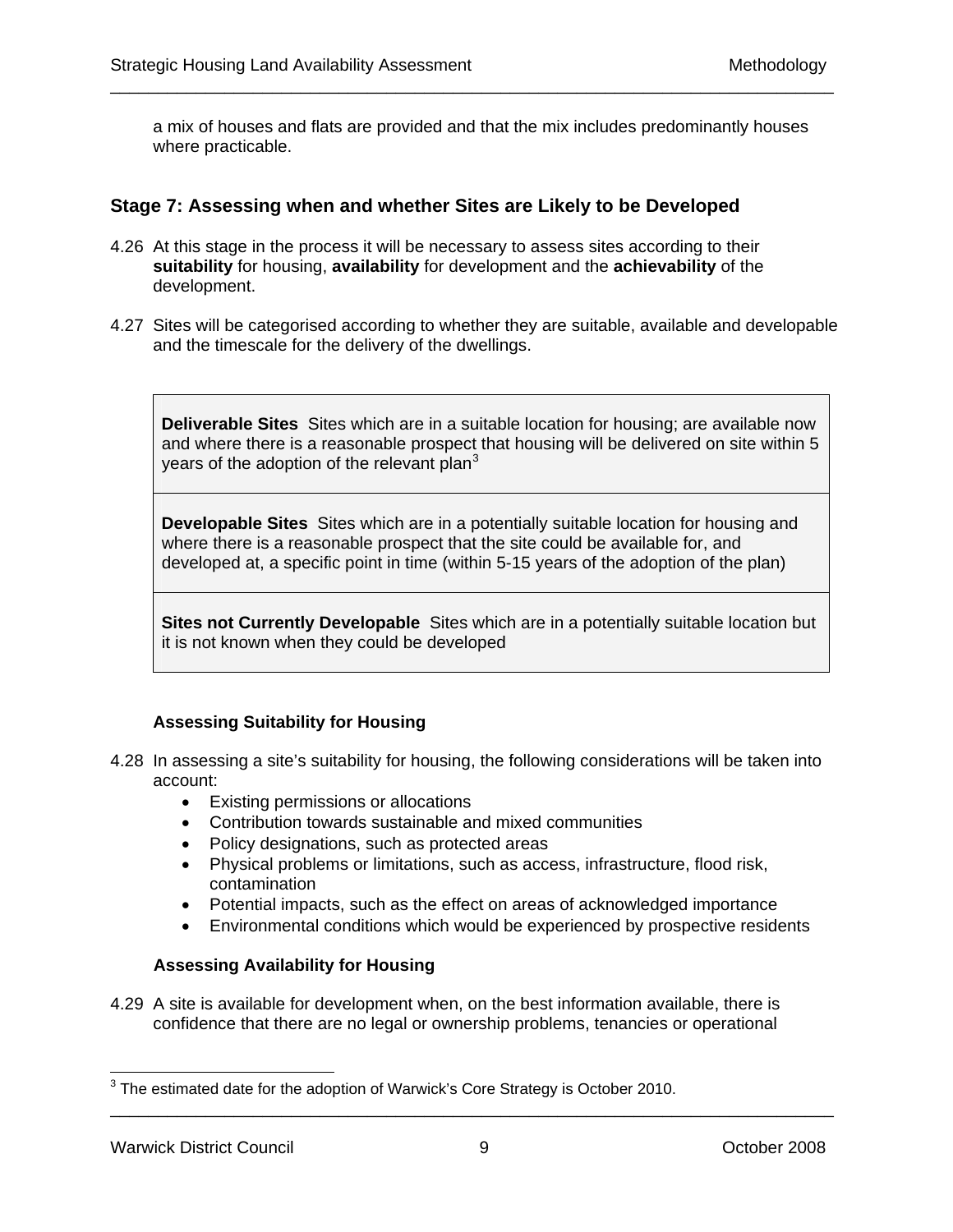requirements of landowners. The site should ideally be controlled by a housing developer who has expressed an intention to develop or by a landowner who has expressed the intention to sell. Where problems are identified, an assessment will need to be made as to how and when they can realistically be overcome.

\_\_\_\_\_\_\_\_\_\_\_\_\_\_\_\_\_\_\_\_\_\_\_\_\_\_\_\_\_\_\_\_\_\_\_\_\_\_\_\_\_\_\_\_\_\_\_\_\_\_\_\_\_\_\_\_\_\_\_\_\_\_\_\_\_\_\_\_\_\_\_\_\_\_\_\_

#### **Assessing Achievability for Housing**

4.30 Assessing achievability is essentially a judgement about the economic viability of the site, the availability of infrastructure and the ability of the developer to complete the

development within a specific time period. Factors to be taken into account include development costs, the housing market, the ability to overcome constraints and issues of phasing. The expertise of the Partnership will help inform this process.

#### **Overcoming Constraints**

4.31 Where constraints have been identified, the Assessment should consider what action would be needed to remove them.

#### **Stage 8: Review of the Assessment**

- 4.32 Following the assessment of sites in terms of deliverability and developability, sites will be assigned to specific time periods. A further assessment will be made of the quantum of sites in each time period, or phase, in order to assess the ability to meet the phasing requirements in the emerging West Midlands Regional Spatial Strategy (WMRSS). From the date of adoption of the Core Strategy, there will need to be a supply of deliverable sites for the first 5 years following the adoption of the Core Strategy and a further supply of developable sites for the following 5-15 years.
- 4.33 The WMRSS Preferred Option was submitted to the Secretary of State in December 2007. It includes a housing figure for Warwick of 10,800 (net) dwellings between 2006 and 2026, an average of 540 per year. The Government, however, considers that the Preferred Option could restrain housing development in the region and commissioned further work to look at options which could deliver higher housing numbers. In assessing the adequacy of sites, therefore, there will need to be an element of flexibility to allow for a higher housing requirement.
- 4.34 If the Assessment concludes that there are insufficient deliverable and developable sites, there are two options for addressing the shortfall:
	- identify broad locations for housing growth; or
	- make use of a windfall allowance.

### **Stage 9: Identifying and Assessing the Housing Potential of Broad Locations**

4.35 Broad locations are areas where housing development is considered feasible and will be encouraged, but where specific sites cannot yet be identified. The advantage of identifying broad locations is that the community will be clear about where future development will be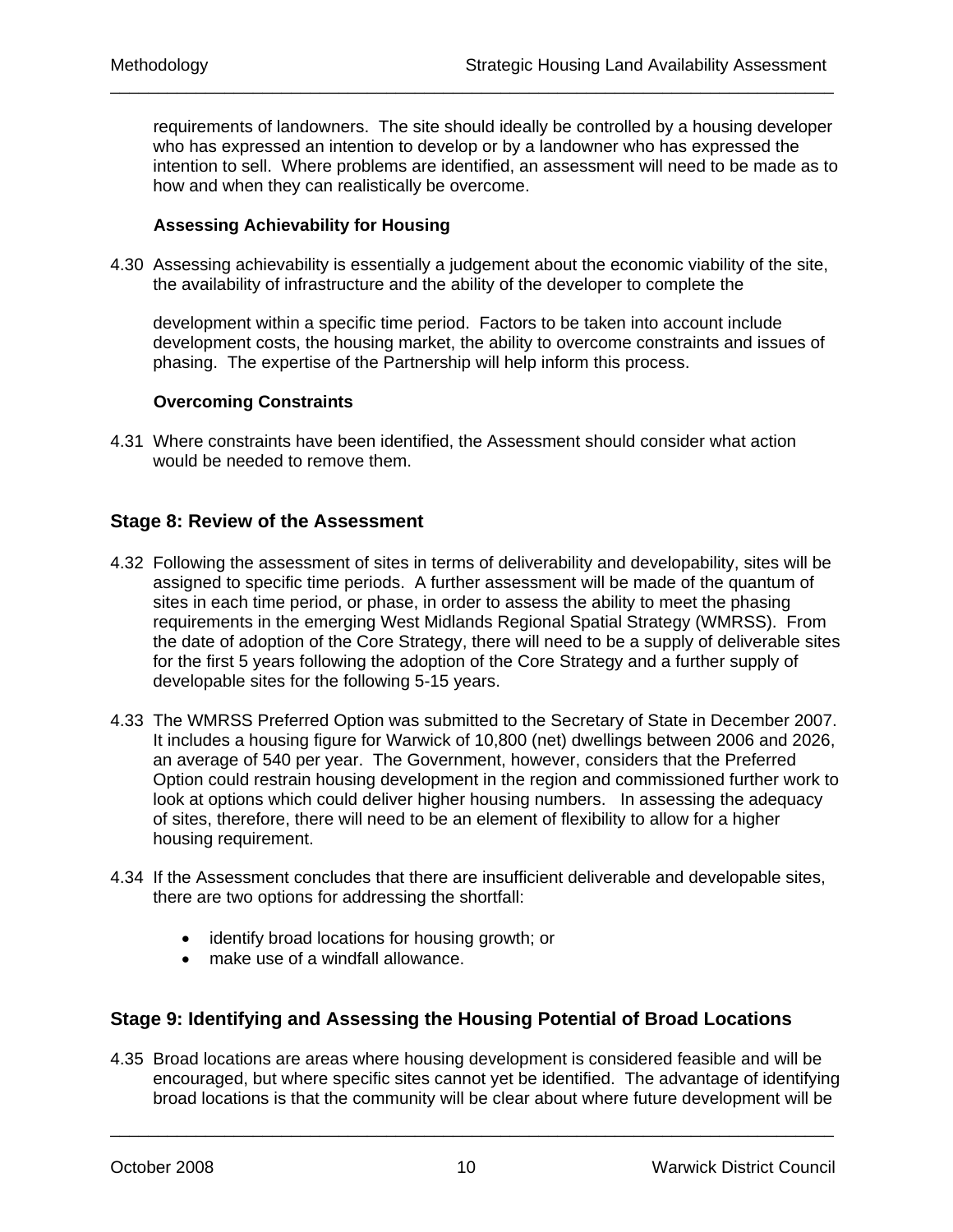directed and there will be greater certainty for developers about where development will be encouraged.

4.36 According to Government guidance, broad locations include areas within and adjoining settlements or areas outside settlements. Areas within settlements could include, for example, areas where housing development is or could be encouraged or small extensions to settlements. Outside settlements, broad locations could include major urban extensions, growth points, growth areas or new settlements. However these would normally be signalled by the Regional Spatial Strategy.

\_\_\_\_\_\_\_\_\_\_\_\_\_\_\_\_\_\_\_\_\_\_\_\_\_\_\_\_\_\_\_\_\_\_\_\_\_\_\_\_\_\_\_\_\_\_\_\_\_\_\_\_\_\_\_\_\_\_\_\_\_\_\_\_\_\_\_\_\_\_\_\_\_\_\_\_

## **Stage 10: Determining the Housing Potential of Windfalls (where justified)**

- 4.37 Government guidance in PPS3 recognises the fact that in some circumstances it will not be possible to identify specific sites or broad locations for new housing and that a windfall allowance could be used if justified.
- 4.38 In Warwick District, windfall housing development makes a significant contribution to the overall supply of housing – 60% of total completions between 2001 and 2007. A great deal of analysis has taken place on the nature of windfall development in the District and this will be assessed through this process.
- 4.39 The main sources of windfall development in Warwick District are:
	- Redevelopment of existing housing
	- Redevelopment of non-housing uses
	- Conversions/subdivision of existing housing
	- Conversion of non-housing uses
	- Intensification of existing residential areas (garden land development)
	- Flats over shops
- 4.40 An estimate of the number of dwellings likely to come forward from windfall sites will be made on a source by source basis. This will allow specific trends and policies to be fed into the projections of past trends. Factors affecting the projection of past trends on windfall housing numbers are likely to include:
	- Market conditions
	- Adopted Local Plan policies
	- The effect of a greater supply of greenfield sites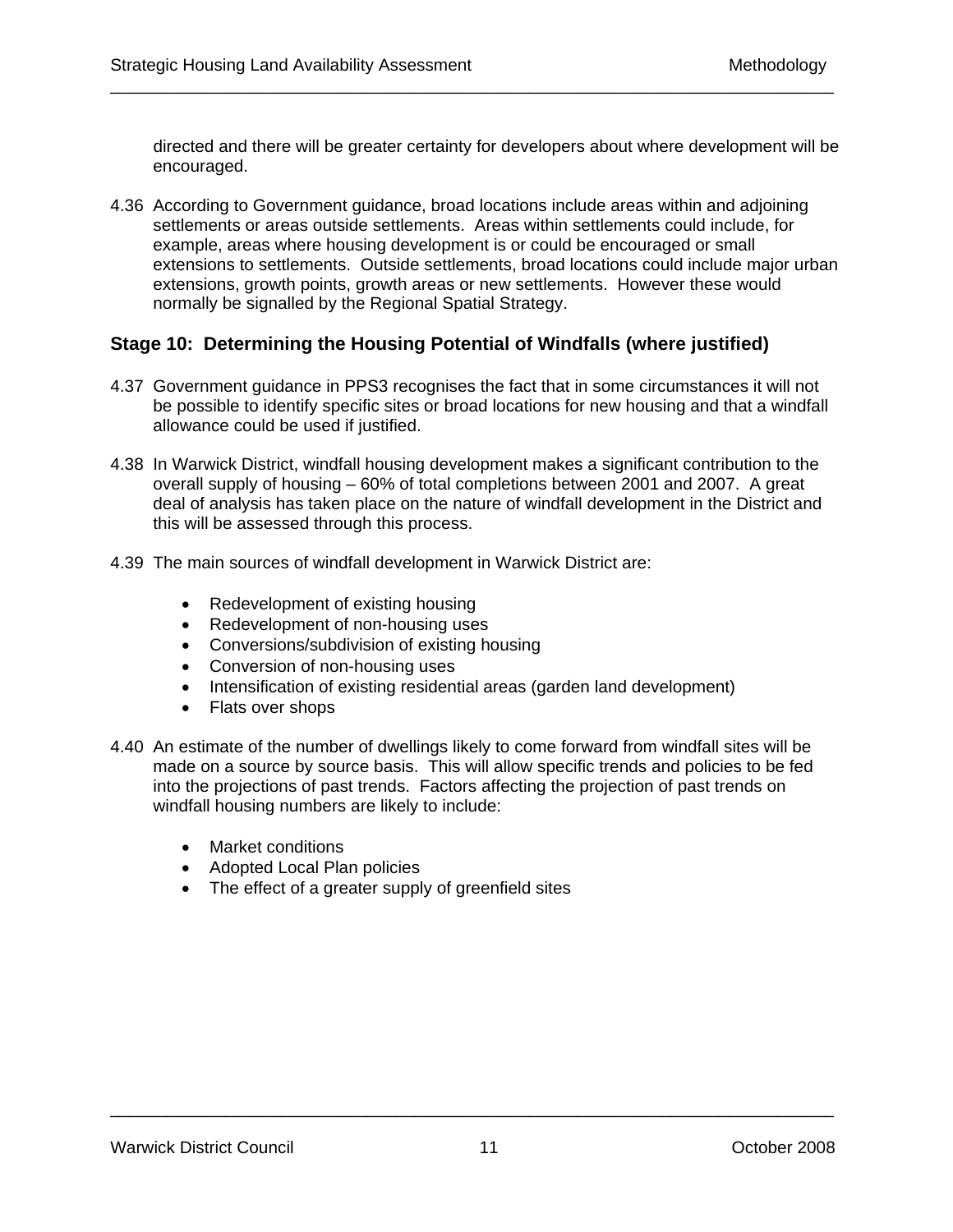# Appendix 1 Site Information

|                                           | <b>Examples</b>                                 |
|-------------------------------------------|-------------------------------------------------|
| <b>Site Reference</b>                     |                                                 |
| <b>Site Name</b>                          |                                                 |
|                                           |                                                 |
| <b>OS Reference</b>                       |                                                 |
| Site Area                                 |                                                 |
|                                           |                                                 |
| <b>Site Capacity (Dwellings)</b>          |                                                 |
| Suitable uses                             | Mixed use/ single use                           |
|                                           |                                                 |
| <b>Current Site Use</b>                   |                                                 |
| <b>Previous Uses</b>                      |                                                 |
| <b>Planning History</b>                   | Including current permissions, progress on site |
|                                           |                                                 |
| Greenfield/Brownfield                     |                                                 |
| <b>Green Belt</b>                         |                                                 |
| <b>Conservation Area/ Listed Building</b> |                                                 |
| <b>Physical Constraints</b>               | Natural features, pylons, access, steep slopes  |
| <b>Flood Risk</b>                         |                                                 |
| <b>Known Contamination</b>                |                                                 |
| <b>Agricultural Land Classification</b>   |                                                 |
|                                           |                                                 |
| <b>Surrounding Land Uses</b>              |                                                 |
| Impact on Protected Areas/Buildings/Trees | SSSIs, Listed Buildings, Conservation Areas     |
|                                           |                                                 |
| <b>Access to Public Transport</b>         | Bus, rail                                       |
| <b>Access to Primary Services</b>         | Primary Schools, shops, GP Practice             |
| Access to Jobs                            |                                                 |
| <b>Schools Capacity</b>                   |                                                 |
|                                           |                                                 |
| Owner                                     |                                                 |
| <b>Other Interested Parties</b>           | Developer, land agent                           |
| Ownership/ leasehold constraints          |                                                 |
|                                           |                                                 |
| Likely Time Frame for Development         | 5 yrs, 6-10 yrs, 11-15 yrs                      |
|                                           |                                                 |

\_\_\_\_\_\_\_\_\_\_\_\_\_\_\_\_\_\_\_\_\_\_\_\_\_\_\_\_\_\_\_\_\_\_\_\_\_\_\_\_\_\_\_\_\_\_\_\_\_\_\_\_\_\_\_\_\_\_\_\_\_\_\_\_\_\_\_\_\_\_\_\_\_\_\_\_